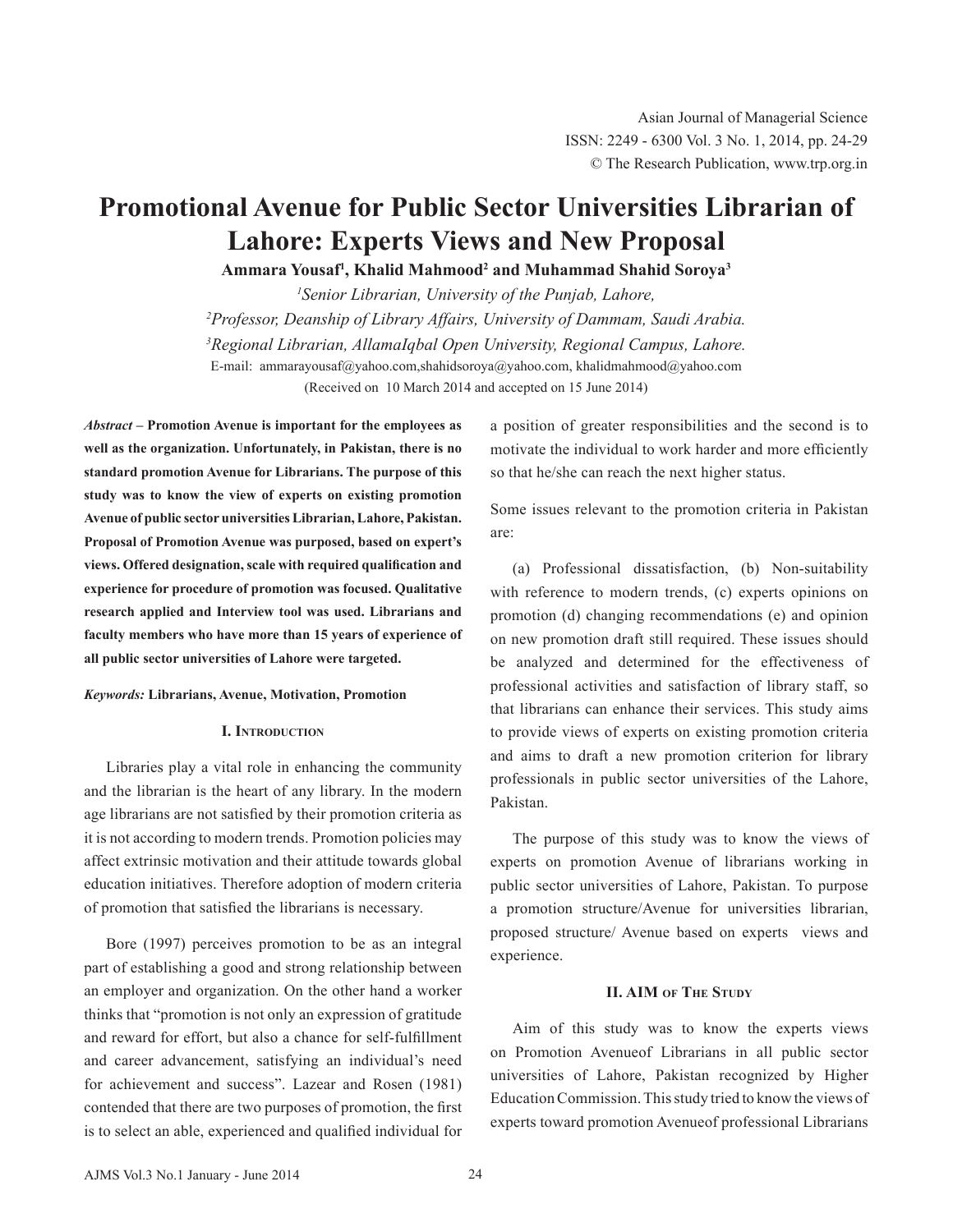of all public sector universities of Lahoreand proposed a promotion structure on the bases of expert's suggestion to make the similarity and symmetry in Promotion Avenue.

#### **III. Objectives of Study**

- [1] To seek the opinion of experts for proposing a new criteria for promotion of Librarians.
- [2] To propose a draft criteria for the promotion/service avenue for University Librarians.

#### **IV. Significance of The Study**

Higher educational institutions are playing vivacious role in the society and thegrowth of the country and library is the heart of any educational institution whereas librarians are the managers of the libraries so to run the educational institution properly it is necessary to manage the library activities and services according to modern and virtuous way and it may only possible if professional library staff satisfied with their jobs, satisfaction of any staff depended on good promotion avenue that is according to the modern requirements. This study tried to know the experts views toward Promotion Avenueof librarians working in public sector universities of the Lahore andproposed a promotion structure for professional librarians of public sector universities that may help for promotion policy makers.

#### **V. Review of Literature**

Promotion in its most restricted definition is "an organizational political game in which tactics are used by workers to chase individual benefits such as pay and authority" (Vigoda and Drory, 2006; Deondra, 2006).

Ruderman (1994) said that after detail literature review and research, it was clarified that promotion depends upon quite complex aspects, blending competency, situational factors and political skills. Promotion is an employee's progress and advancement which entails a greater degree of responsibility in a higher post. It is a rise in rank or increases in salary of any employee. Baptiste (2008) stated that promotion is a sensitive and emotional topic for employees and organization; therefore if there are no certain rules for promotions in the organization, there will be no transparency. In the absence of transparency in promotion there might be unsatisfactory performance by employees. It will lead to development of frustration among staff.

Haskell (1997) contended that salary, promotion and the tenure track system issues are important in any organization that helps to retain the staff and he suggested that there should be a promotional committee in the universities. This committee should perform the duty of making rules about promotion. These rules should clearly define and sanctioned in the form of the organizational policy and approved by administrators.





Neely (2007) claimed that librarianship is considered a female dominated profession that has been facing many problems such as less opportunities of promotion, low salary which has debilitated the popularity of the library profession and some librarians leave the profession due to very few promotion opportunities. To retain the librarians, a specified promotion avenue is needed so that academic

librarians are retained by using retention tricks like increment in salary, benefits, advancement and promotion.

Gelfand (1949) said that the academic librarians should also be promoted on the same basis as the teaching faculty on the premises of higher degree, experience and publications. For the libraries it is an effective way to encourage professional as well as non-professional staff to prepare themselves for internal exams that lead to promotions.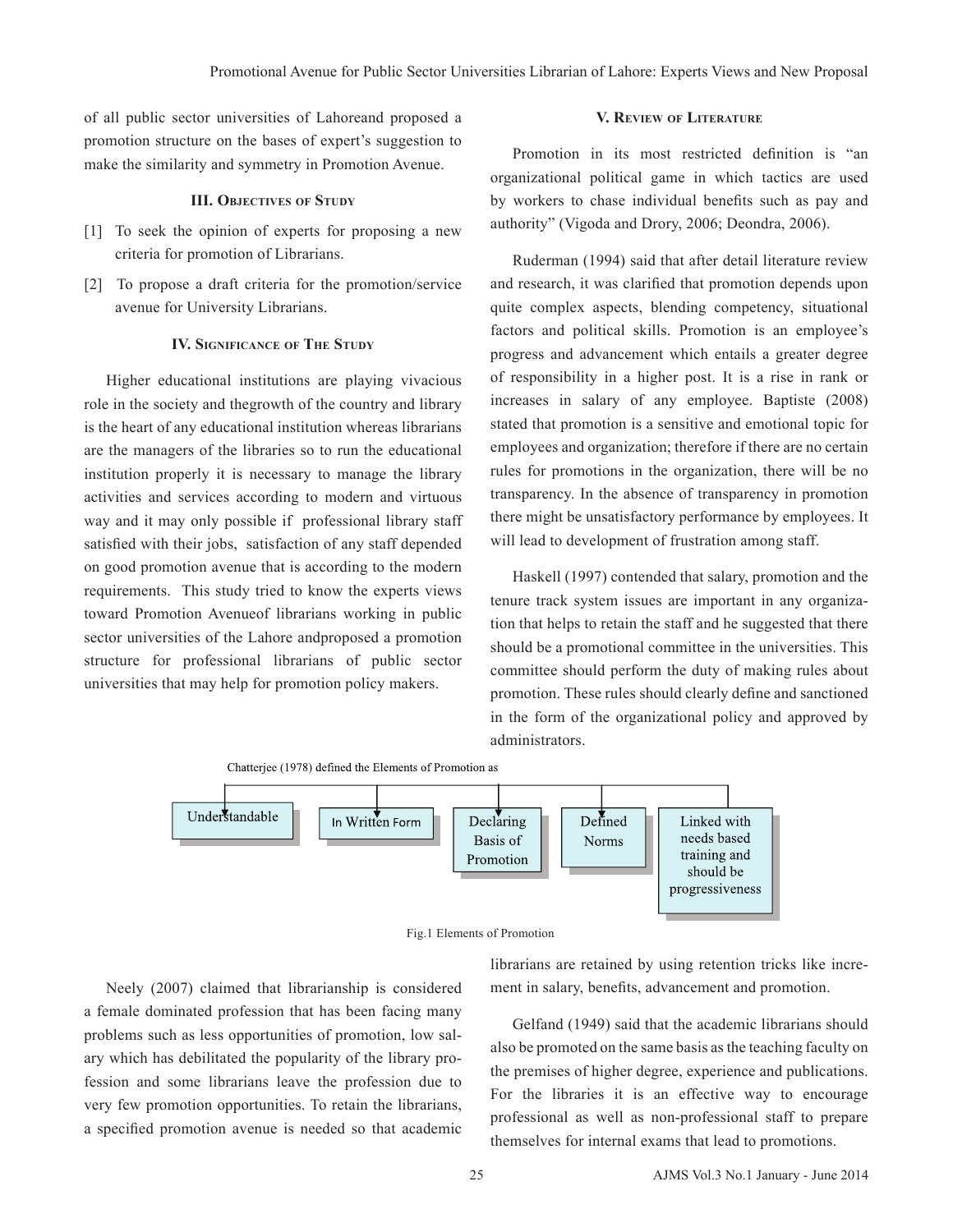Coker (2010) described promotion as a way to motivate the staff. To motivate the academic librarians there should be a specific promotion avenue similar to that of the teaching faculty. Academic librarians should hold same faculty status. He also suggested that by achieving the mentioned status librarians should become critically strong, improve qualification and organize the library services effectively. Mitchell (1992) suggested that librarians should be promoted like other faculty members and there should be some rules for promotion of librarians to avoid embarrassment.

Depew (1983) contended that in ACRL standards librarians should be promoted like other faculty. Same statement have been given by Hoggan (2003) pertaining to the fact that library professionals should have the same privileges and responsibilities as other faculty members and they should be offered better jobs, improved status and good salaries.

Jayasundara (2011) found that in USA some universities and college librarians are granted Emeritus status. Emeritus status is an honor awarded to librarians and the status is granted to those librarians who are distinguished by their work and have commendable achievements in the professional field. He also found the three problems that hinder the career advancement in Sri Lanka; these three problems are stated, first one is based on a combination of professional duties with research publications, second one deal with the insufficiency of opportunities to reach the next rank and third one is lack of opportunities for higher education. To resolve these problems he also suggested some strategies like improved policies toward publications. There should be some professional avenue for the librarians based on defined rules and regulations with professional training and opportunities for higher studies. He also suggested that librarians should also be the part of faculty board. In conclusion, he stated that some development is required in the library profession and library professionals need recognition like the teaching faculty. On the other hand, he concluded that the library professional staff should also take serious steps like qualification improvement and interest in research publications so that they can receive incentives such as those given to faculty members.

Bushra (2010) said no rules and regulations had been observed to hire and to promote library professionals in Pakistan. The Libraries are working in small pockets of separate administrative jurisdictions, with various service rules, Promotion Avenue, working environments and administrative structure. Libraries and Librarians have to fight their own separate battles with highly dissatisfying working conditions. Even Librarians' job is not clear to many administrators.

#### **VI. Research Method**

The study was conducted by Qualitative research method. Interview was used as data collection tool. Interview questions based on documents on Promotion Avenueof all public sector universities of Lahore recognized by the Higher Education Commission (HEC) and on available literature.

# *Population*

Professional librarians and faculty members of public sector universities of the Lahore recognized by HEC were the population of the study. The research started by identifying public sector universities in the Lahore recognized by HEC. According to Higher Education Commission there are 12 public sector universities recognized in Lahore city.

# *Data Collection*

A request was put up to alllibrary professionals and faculty members who have more than 15 years of experience and working in public sector universities of Lahore for interview. There are 25 professionals who were interviewed and there are only one public sector university which offer professional library education and four faculty members who have more than 15 years responded and interviewed.

# **VII. Findings**

Ten experts from the profession of library and Information science were the sample on the basis of:

- **1.** Above fifteen years professional experience
- 2. Serving in the selected Universities
- 3. On job
- 4. Teaching and non-teaching professionals

Opinion on existing promotion Avenue of Public sector universities in Lahore: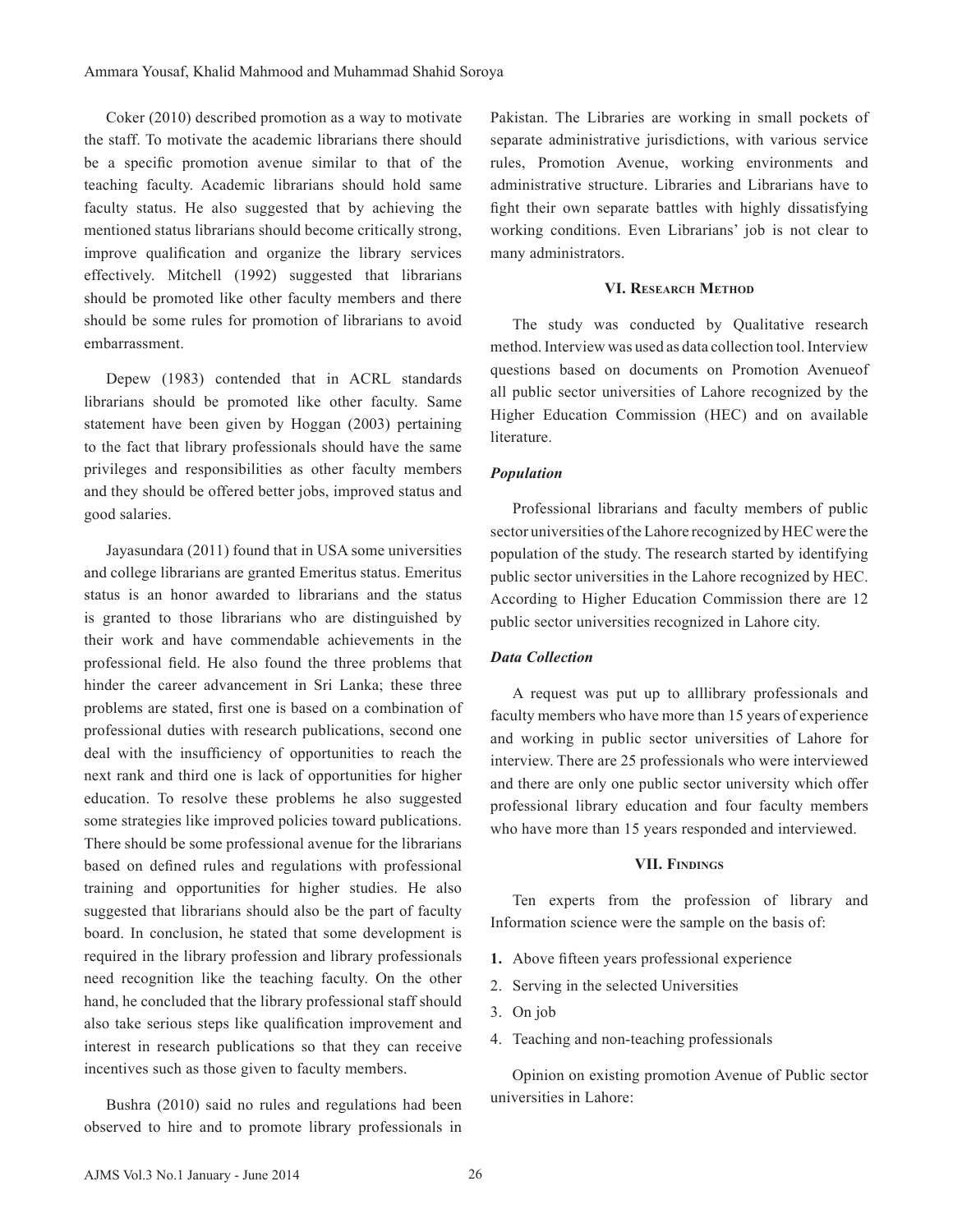All the respondents showed dissatisfaction views toward existing promotional avenue of Public sector universities in Lahore, their main dissatisfaction are given below:

- 1. No standardization
- 2. No similarity
- 3. No symmetry

All the respondents agreed that the existing promotion avenue not according to the modern environment in Public sector universities of Lahore. There is a need for some revolutionary change in the existing promotion avenue according to the modern trendsin Public sector universities of Lahore. There should also be uniformity, similarity and symmetry in Promotion Avenue of Public sector universities.

#### *About Scale:*

All the respondents agreed that the scale for professional librarians should be 17 and BPS 16 should be eliminated, as diploma classes have been discontinued. With MLIS degree,the offered scale should be BPS 17. About the closing scale for professional librarians, 20% respondents agreed upon BPS 20. 20% respondents said that the starting scale should 17 but ending should depend on university strength, load, number of departments and number of required professional librarians. According to 60% of the respondents, professional librarian should be treated accordance with academics and they were in favor of four tiers like the teaching faculty and the starting pay scale should be 18 and should end in BPS 21 like the university teachers. They do have a valid point because in some universities the starting pay scale for librarians is still BPS 16 so the first step taken should be to eliminate scale 16 for professional librarians, at least their initial appointment and paywill be made in pay scale 17.

# *About Designation:*

60% respondents suggested:

- 1. Librarian
- 2. Senior Librarian
- 3. Deputy Cheif Librarian
- 4. Chief Librarian

Whereas 30% were in favor of:

- 1. Assistant Manager
- 2. Senior Manager
- 3. Deputy Manager
- 4. Manager

10%respondent said :

- 1. Librarian
- 2. Deputy Chief Lirarian
- 3. Additional Chief Librarian
- 4. Chief Librarian

#### *About Experience*

# **BPS: 17**

All of the respondents agreed that for promotion purposes, the requirement for the librarians in BPS-17 should be MLIS with no experience.

# **BPS 18**

For the BPS 18 respondents said that MLIS degree candidate should have five to ten years of experience and 80% of them are in favor of eight year experience with MLIS. With MPhil Degree 30% respondents were in favor of 3-8 year of experience and the 70% agreed with 5-6 years of experience is sufficient. 90% respondents said there should be no need of any experience with a Ph.D. degree for BPS 18 but 10% of them said that candidates should have 2-4 year experience with a Ph.D. degree.

# **BPS 19**

For BPS 19, 90% respondents said that with MLIS candidates should have 10-15 years' experience and with MPhilcandidate should have 8-13 years' experience, with Ph.D. 5-10 years' experience is sufficient. However, 10% respondents said there is no need of any experience for the appointment of Librarian in BPS 19 with a Ph.D. degree.

#### **BPS 20**

80% respondent agreed that for the promotion of librarians in BPS 20, the basic qualification should be MLIS and the required experience must be 15-20 years, with MPhil, the experience should be 13-18 years and with Ph.D.the experience should be 10-15 years. Nevertheless, 20% respondents said that only Ph.D. degree holder should be appointed in BPS 20.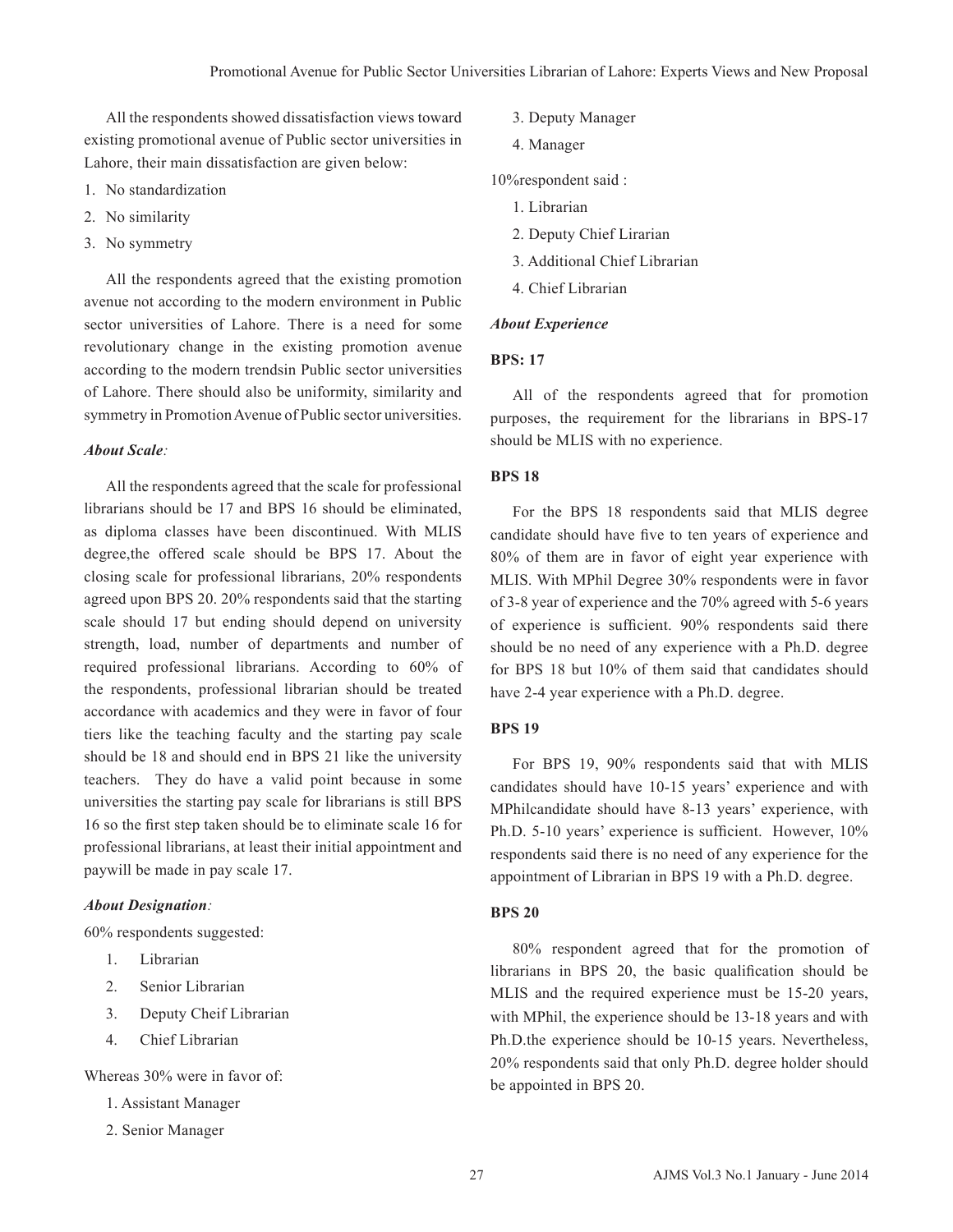# **Age**

# **BPS 17**

All the respondents said that the age of the candidate for the appointment in BPS 17 as librarian should be from 20- 28 with no experience required.

# **BPS 18-20**

90% agreed that for the appointment of the professional librarian in BPS 18-20 there should be no need to set the minimum to maximum age range. Appointment should be on the basis of qualification and experience. 10% respondent said that for appointment in BPS 20, the maximum range should be 55 years.

#### *Qualification and Division*

For the division of candidate 60% agreed that 1st Division must be our requirement in last hired degree whereas 40% said there should not any compulsion of division, 1<sup>st</sup> & 2<sup>nd</sup> Div. should be considered in the same category but no 3<sup>rd</sup> division should be recommended.

All the respondents agreed that for BPS 17-19 promotion of qualification should be MLIS but M.Phil. and Ph.D. degree should be given preference. For BPS 20, 70% said basic qualification should be MLIS with experience whereas 30% said M.Phil. or Ph.D. should be hired with experience for BPS 20.

# *Publication/Short Courses*

About publications all respondents agreed there is no need of publication for promotion in BPS 17 & 18, whereas for promotion in 19-20, 50% said no any publication should be required where as 50% saidthat there should be some publications for BPS 19 & 20. Those persons, who said there was no need of any publication, were also in favor of giving preference and benefit if the candidate has any publication. From 50% respondents 20% respondents said there should be eight publications for promotion in BPS 19 & 12 for promotion in BPS 20. 20%said that 2-3 publications were sufficient for BPS 19  $& 20.10\%$  of respondents were said 5-10 publications should be required for BPS 19 & 20.

All the respondents agreed that there should be some management courses, skill improvement courses, training course, I.T course and need based training for BPS 18-20.

#### *Mode of Promotion*

40% of the respondents said that 25% should be hired from outside the organization and 75% within the organization. 50% of the respondents agreed that 50% hiring should be through promotion within the organization and 50% outside of the organization and 10% respondents said that the person who is already working in the organization has the right to promoted so give preference the person who already working, if she/he fulfills all the other requirements

# *Librarian like Faculty*

70% of the respondents said that librarians should treated, promoted, facilitated or entertained and hired and appointedon the same basis as the faculty but 30% said that librarians should be treated as administrative staff.

#### *Proposal*

With the suggestion and recommendation of experts a proposal is designed.

#### *Findings and discussion*

- 1. There is no symmetry in library professional staff promotion Avenue of public sector universities of the Lahore.
- 2. There is no similarity in library professional staff promotion Avenue of public sector universities of Lahore.
- 3. Offered scales by public sector universities of Lahore to library professional staff are different.
- 4. Only two public sector universities of the Lahoreoffered Bps 20 to library professional staff.
- 5. Dissimilarity founded in required age and experience for promotion in same scale.
- 6. Basic required qualification for promotion in all offered scale is MLIS in all public sector universities of the Punjab province.
- 7. Promotion percentage within the organization also founded different.
- 8. Proposed promotional structure may be applied, that would source of similarity, symmetry and caused to achieve satisfaction of professional librarians.